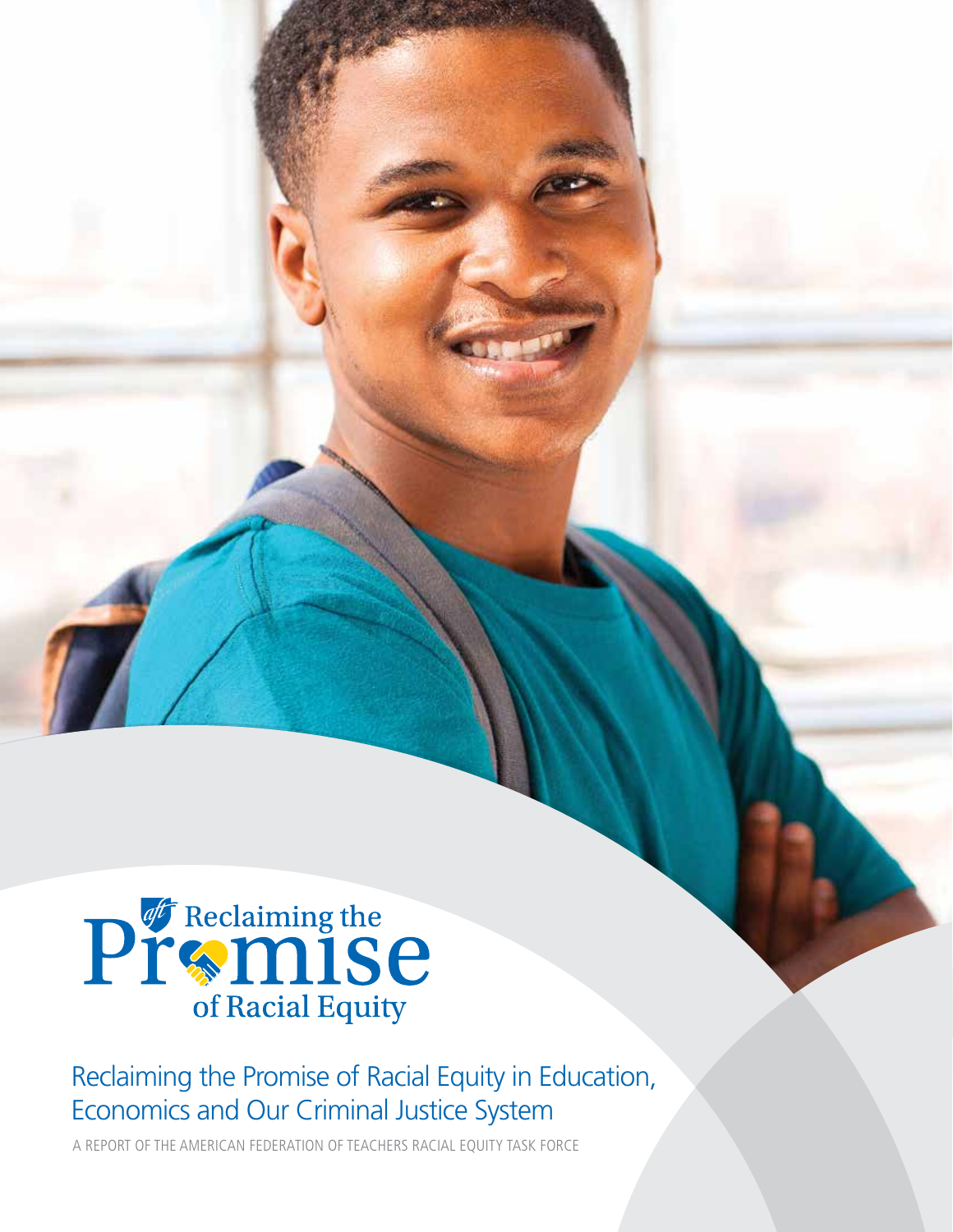Randi Weingarten president

Lorretta Johnson secretary-treasurer

Mary Cathryn Ricker executive vice president

#### OUR MISSION

The **American Federation of Teachers** is a union of professionals that champions fairness; democracy; economic opportunity; and high-quality public education, healthcare and public services for our students, their families and our communities. We are committed to advancing these principles through community engagement, organizing, collective bargaining and political activism, and especially through the work our members do.

Copyright © American Federation of Teachers, AFL-CIO (AFT 2015). Permission is hereby granted to AFT state and local affiliates to reproduce and distribute copies of the work for nonprofit education purposes, provided that copies are distributed at or below cost, and that the author, source, and copyright notice are included on each copy. Any distribution of such materials to third parties who are outside of the AFT or its affiliates is prohibited without first receiving the express written permission of the AFT.

# From The Officers

AS THE AFT CELEBRATES its first 100 years, we honor our proud history as a union that has sounded the alarm and led the fight for economic, social and racial justice. In 1918, just two years after our union was founded, the AFT fought for equal pay for African-American teachers, for the election of African-Americans to local school boards, and for compulsory school attendance for African-American children. The AFT was the only education organization to file an amicus brief in support of the plaintiffs in the landmark *Brown v. Board of Education* case in which the U.S. Supreme Court abolished segregation in schools. We also were among the first trade unions to extend full membership to people of color and to require our segregated affiliates to integrate. This was a just, but unpopular, move that led to the loss of thousands of members in the southern region. who have died during or following encounters with the police underscore a broader crisis rooted in centuries of racial inequality in our nation. Last October, members of the AFT executive council had a blunt, tough, uncomfortable, but important conversation to determine how our union could address the lingering effects of racism and inequality and, in particular, the impact on black males. As a result of that groundbreaking discussion, the council approved a statement of intent, "Closing the Achievement Gap for Black Males," that details how black men and boys are persistently denied equal access to educational and economic opportunity. Laying the groundwork for our fight forward for justice, the statement also established the AFT's Racial Equity Task Force.

As our union enters its second century, our fight for an America that lives up to its promise of liberty and justice for all is not yet won. Separate but equal is no longer the law of the land, but systemic inequity in education has relegated millions of children of color to under-resourced, struggling schools. Black households have less than one-tenth the wealth of white households, on average, an outrageous reality that continues to get worse. Not since Reconstruction have there been as many attempts to restrict the right to vote. There has been an alarming number of incidents of police-involved violence against black men, women and children. The tragic deaths of Michael Brown in Ferguson, Mo., Eric Garner in New York City, Tamir Rice in Cleveland, Walter Scott in North Charleston, S.C., Sandra Bland in Waller County, Texas, and several other unarmed blacks The primary goal of the task force has been to help determine what role the AFT can play in the fight for racial equity. The task force also has examined ways to engage our entire union—members, leaders and staff at every level—in a conversation on how the AFT can work for transformative changes in our union, our schools and other work sites, our communities and our nation. The executive council named AFT Secretary-Treasurer Lorretta Johnson to chair the task force. Johnson decided to cast a broad net and open membership to anyone—regardless of rank or position—who wanted to serve. In January 2015, the AFT launched a series of conversations with leaders and members around the nation on racial in-

"I have been humbled and heartened by the overwhelming response from leaders and members around the country who participated in our union's courageous conversations. So many of our leaders and members called or emailed me directly to express gratitude and pride in our union taking on this important issue, and so many stepped up to be a part of this work. This work will take the efforts of all of our members, and especially support and participation by our white sisters and brothers. I am proud that the AFT is the first union in the labor movement to address this crisis of black males in a significant way."

**-LORRETTA JOHNSON, AFT secretary-treasurer and Racial Equity Task Force chair** 



A Union of Professionals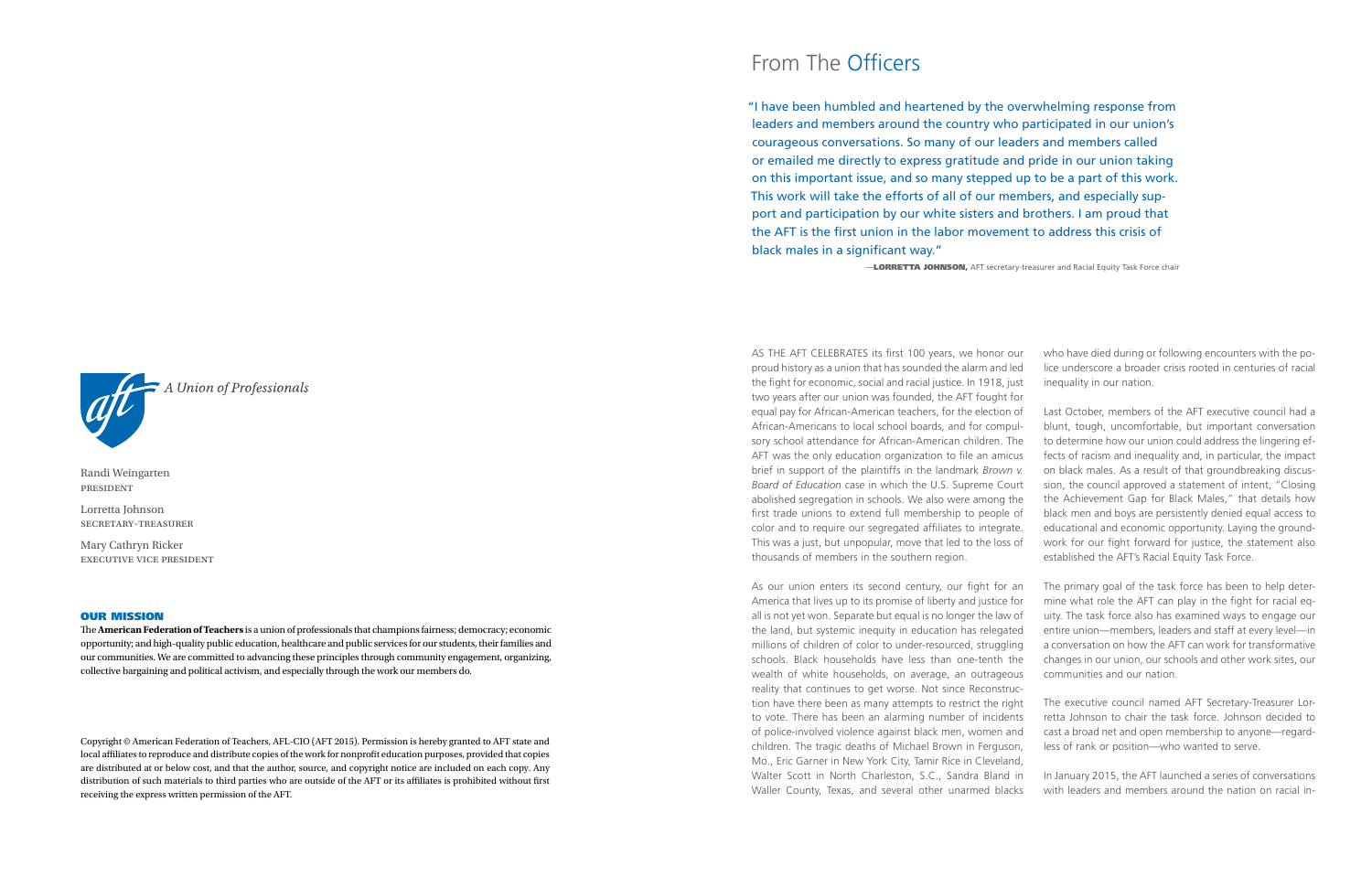The Racial Equity Task Force has now met twice, both times in cities— Baltimore and St. Louis—that have become important battlegrounds in the fight for racial justice. Over the past year, racial tensions erupted into community uprisings and international attention following tragic events in both metropolitan areas, underscoring the urgency of the work of the task force.

The inaugural task force meeting took place in June 2015 in Baltimore, just two months after Freddie Gray—an unarmed black man—died from injuries he sustained in police custody following his illegal arrest. For days after Gray's death, the protestors some peaceful and some not—took to the streets to express frustration and outrage over injustices that are part of everyday life for too many. In May, Baltimore State's Attorney Marilyn Mosby filed charges against six city police officers after a medical examiner ruled Gray's death a homicide. Those officers all will face trial later this year and early next year. Mosby was one of several Baltimore officials who attended the meeting to welcome task force members to the city.

In August 2015, the task force met in St. Louis, a short distance from Ferguson, Mo.—the small suburban community where Michael Brown died a year earlier in a police-involved shooting. A week before the task force meeting, local elected officials declared a state of emergency in Ferguson when protests marking the anniversary of Brown's death and unaddressed issues turned violent. Peace had been restored by the time task force members arrived in St. Louis for the meeting.

At both meetings, task force members were divided into smaller working groups to delve into the three major issue areas that were identified as a result of the union-wide conversations around racial inequalities. The

three groups were the:

• Educational Justice Working Group, • Economic Justice Working Group, and • Criminal Justice Working Group.

The greater part of the task force's time was spent developing recommendations during working group sessions. In addition, experts in education, economics and the criminal justice system addressed participants during plenary sessions to help provide a framework for the working group sessions.



The members of the Racial Equity Task Force have developed a frame for our union's work—at the national, state and local levels. Rather than representing the culmination of this task force, this report marks the beginning of an ongoing, multifaceted effort that must be integrated into the work, goals, advocacy and mission of

our union.

equality. Those discussions—at each of the AFT's program and policy council meetings, at constituency and committee meetings, and at affiliate conferences—were blunt and passionate, and yielded a diverse group of volunteers to serve on the newly formed task force.

The executive council determined that the work of the task force should focus on developing real, union-driven solutions to address racial justice, particularly what has happened to black males. The decision to narrow the scope of the task force's work, however, is in no way meant to marginalize or minimize the challenges and struggles of other oppressed groups. Our work in racial equity will strengthen and propel our fight forward to defend the rights of all working Americans, including women, people of color, the disabled, ethnic minorities, immigrants and members of the LGBT community. We are confident the AFT's efforts to fight inequities for black males will help reclaim our nation's promises of liberty and justice for all people.

Today, a grass-roots movement—fueled by the growing crisis around racial inequities in our nation—has emerged. A new generation is standing and delivering a fervent demand for racial justice. We must recognize that their fight is our fight and their struggle is our struggle. This movement shows us that it is not enough to be against discrimination. We must act to fundamentally change a society in which black lives have been demeaned. Now is the time to seize this unique moment to reaffirm our union's commitment to this fight forward.

We sincerely thank the members of the Racial Equity Task Force for the contribution of their time, talent and energy to this important work.

Many Cathon Rick

In unity,

Randi Weingarten president

Lorretta Johnson

secretary-treasurer

executive vice president

# AFT Racial Equity Task Force

This report of the Racial Equity Task Force expresses our shared vision and charts a path for our union in the fight to reclaim the promise of racial equity.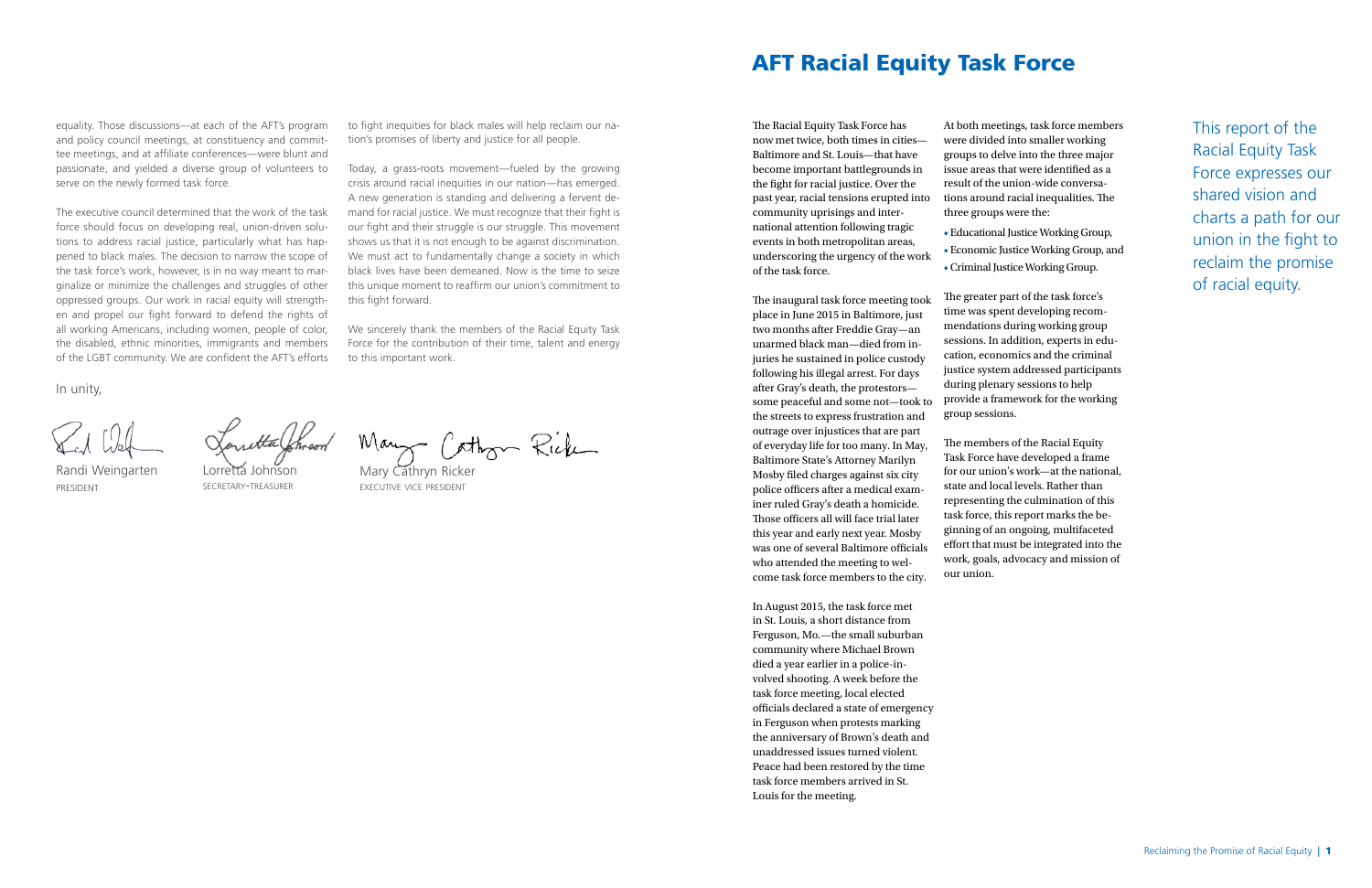The American Federation of Teachers is a union that strives to give voice to the professional, economic and social aspirations of our members and their families. We recognize that these aspirations for a better quality of life—at work, in our communities and in our nation—form the basis of a shared vision that unites us all. But for more than a century, race, the racial divide and inequity based on race have been used to try to divide American workers and prevent them from joining together around the aspirations that unite us.

The fight for racial equity cannot be separated from the fight for economic justice, and equal access to public education is a building block to economic parity. And the right to vote is the right to have a say in our lives, our communities and our country. They are all interwoven. For too many black men and boys, however, the path to economic opportunity through education is obstructed and cut off by inequities that exist and persist in our criminal justice system. We aspire to live in communities and in a nation where the promise of racial equity becomes a reality for all. We seek to unite students, parents, teachers, and faith and community allies to reject efforts to deprive our public schools of resources; to fight back against those who blame teachers, unions and parents for school "failure"; and to resist efforts to close and privatize our public schools, rather than support and strengthen struggling schools, particularly those that serve communities of color. We also recognize the need to address the impact of disparities that exist in the enforcement of student discipline policies. Our schools absolutely have to be safe, welcoming and caring spaces for students and educators.

That's the only way we can ensure effective teaching and learning. Zero-tolerance policies were an attempt to make schools and classrooms safe and orderly. But we recognize zero-tolerance has not worked. We need policies that will help ensure that our schools truly do provide safe and welcoming spaces for students and educators. That is a major area for discussion that has been addressed in this report, and that will require that we continue to have conversations to develop solutions.

We envision an equitable education system that guarantees world-class, properly resourced public schools that provide wraparound services in every neighborhood, where young black male students have the opportunity to achieve by:

- Ensuring the fair enforcement of discipline policies and practices to create supportive learning environments for black males.
- Guaranteeing that all schools provide safe, welcoming and caring spaces for students and educators.
- Working for policies and practices that favor education over incarceration and that decrease the disproportionately high number of black males dropping out of schools into jails.
- Radically increasing the percentage of young black male high school graduates who are ready for college, career and citizenship.
- Ensuring a diverse teaching force that includes black male educators as role models for African-American male students.

We envision an economic system that provides black men access to and opportunity for jobs with good wages, security and dignity by:

- Ensuring equitable access to a high-quality education from early childhood through postsecondary—including career and technical education—that opens the door to economic opportunity and independence.
- Engaging with all workers and fighting for a "living wage" for every job.
- Working for more just tax policies by ensuring that the wealthy pay their fair share and strengthening the safety net for those who need it.
- Investing in affordable home ownership opportunities and eliminating predatory lending practices to create strong communities where all families are allowed to build wealth.

We envision an equitable criminal justice and judicial system that ensures fair treatment of black men and boys by:

- Developing truly rehabilitative alternatives to incarceration, such as robust social services and treatment programs, and making these the solution of first resort in the judicial system.
- Encouraging community policing and cultural competency training for police departments.
- Opposing private and for-profit jails and prisons.
- Working to address contributing socioeconomic factors—like increasing the high school graduation and employment rates of black males.

# **Our Aspirations Contract Contract Contract Contract Contract Contract Contract Contract Contract Contract Contract Contract Contract Contract Contract Contract Contract Contract Contract Contract Contract Contract Contrac**

For too long, America has broken its promise of liberty and justice for all. The doors of educational and economic opportunity remain firmly closed for many men and boys of color. Systemic cultural and institutional racism—rooted in a legacy that extends back more than 400 years has created and perpetuated a state of crisis for black males in America.

Black male students lag far behind their white counterparts in several measures of educational attainment. Graduation rates for black males are the lowest among all students, which keeps gainful employment out of reach. In 38 states and the District of Columbia, black males have the lowest graduation rates. While the national graduation rate for black males has increased by 10 percent since 2001, there continues to be a staggering gap between graduation rates for black male students (52 percent) and white male students (78 percent) . [Figure 1]

Black male achievement in math, reading and science falls significantly below that of whites. In 2013, fourthgrade black male students scored an average of 27 points lower in math and 29 points lower in reading than their white counterparts. That same year, eighth-grade black males scored an average of 33 points lower in math and 26 points lower in reading than white male students.

Starting as early as preschool, black male students are affected, disproportionately, by suspensions, expulsions and zero-tolerance discipline policies in schools. Black male students are far more likely to be suspended or expelled from school, which causes them to lose access to

valuable classroom instruction and significantly increases the likelihood of contact with law enforcement and the criminal justice system.

Data from the 2011-12 academic year show that black children—both boys and girls—represented just 18 percent of preschool enrollment but accounted for 42 percent of the number of preschool children suspended once and 48 percent of those suspended more than once. Also in 2011-12, 20 percent of black boys received out-ofschool suspensions, compared with just 6 percent of white boys. During that same period, 26 percent of expulsions were black male students. [Figure 2]

Black students—boys and girls are more likely to have their school discipline issues referred to local law enforcement. In 2011-12, black students represented 16 percent of total student enrollment, but 27 percent were referred to law enforcement and 31 percent were subjected to school-related arrest.







### Figure 1

2 | American Federation of Teachers **Reclaiming the Promise of Racial Equity | 3** | American Federation of Teachers **Reclaiming the Promise of Racial Equity | 3** 

# Figure 2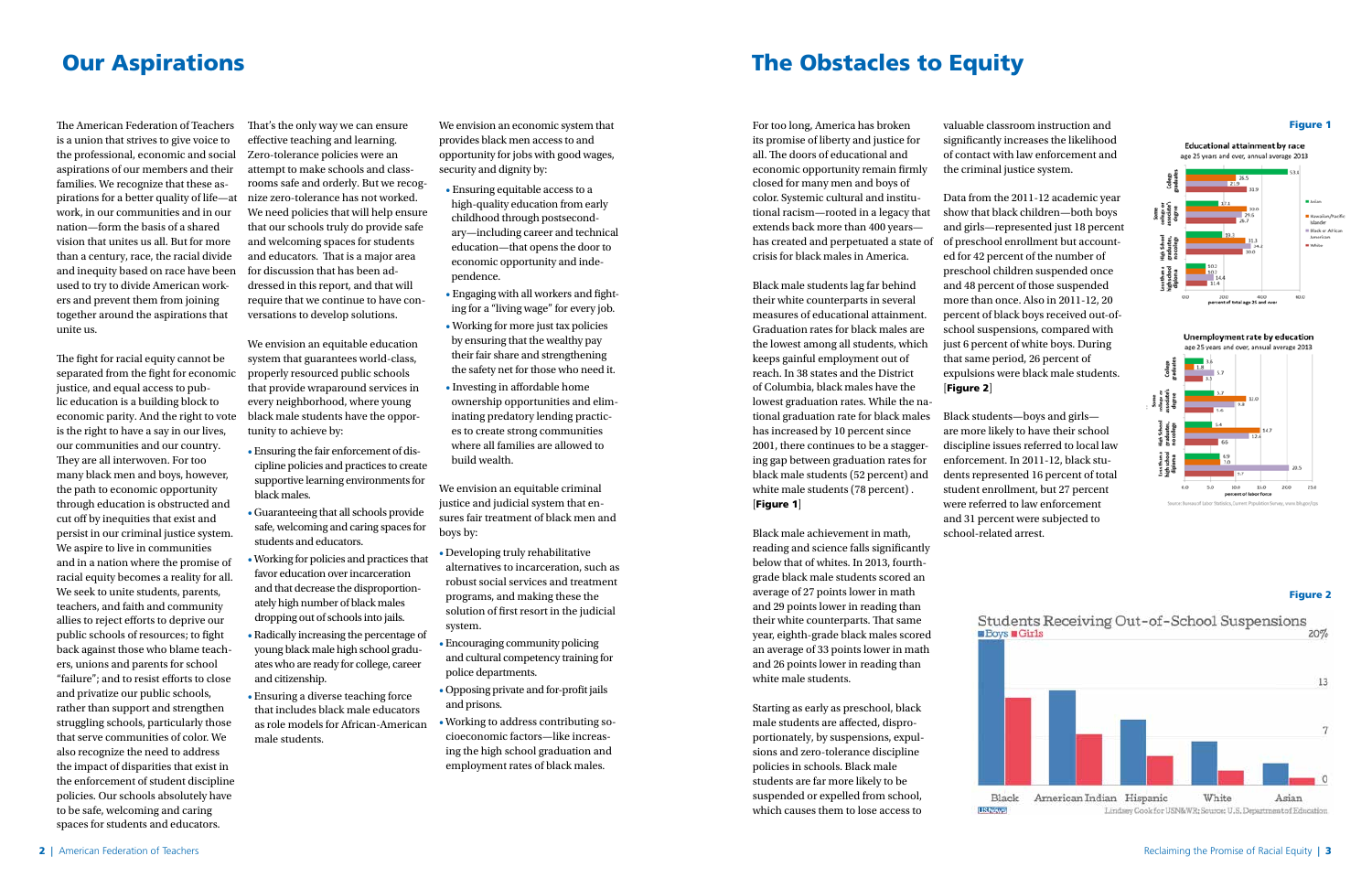The decline in the share of the teaching workforce represented by blacks also presents a significant obstacle to equality and opportunity for African-American students. A recent study of nine cities by the Albert Shanker Institute found a sharp decline in the number of black teachers. The AFT believes all students benefit from a diverse teaching force.

Black men also are disproportionately consigned to low-wage occupations, with nearly half of the black male workforce (46 percent) employed in the lowest-earning occupation fields. On average, black men earn only 71 percent of what white men earn. The median income for black male-headed households is \$43,909, compared with \$59,915 for households headed by white males. [Figure 4]

# Child poverty nationwide, by race, 2005



C National Center for Children in Poverty Who are America's Poor Children? The Official Story

Studies show that a college degree is a major factor in earning potential, but black males make up less than 5 percent of America's college students. What's more, their graduation rates are roughly half that of black women. Black males who are able to attend college often have to borrow more than their white counterparts. That larger debt is compounded by the persistent wage gap between blacks and whites.

Black male employment and income levels continue to lag behind the levels for white males. Deindustrialization has hurt both black and white workers, but it has disproportionately harmed black workers. While the white male unemployment rate is 4.9 percent, the rate for black males is 10.8 percent, according to recent data from the Department of Labor. [Figure 3]

Generational and chronic poverty also affects black males at an alarming rate. Twenty-six percent of all black men and boys live in poverty, with 37 percent of black boys under the age of 18 and 42 percent of black boys under the age of five living in need. [Figure 5]

These economic realities are closely tied to discriminatory policies that place many black males on a slippery slope. For them, it is a downward spiraling slide through law enforcement and judicial system practices and policies long rigged to produce their disproportionately high rate of felony convictions. Often awaiting black males at the end of their time served is a lifetime of severely restricted access to good jobs and support services. Racial profiling and the high rate of

incarceration among black males are blocking the path to opportunity for many men and boys. Black men are disproportionately represented in our nation's prison populations. Of the 2.3 million people currently incarcerated, 1 million are black. One in three black men can expect to go to prison in their lifetime. For men ages 18-19, the imprisonment rate of blacks is nine times higher than that of whites; for men ages 20-24, the rate is seven times higher for blacks.

Young black males account for 26 percent of juvenile arrests, 44 percent of youth who are detained, 46 percent of those who are judicially waived to criminal court, and 58 percent of young offenders who are admitted to state prisons. What's more, 13 percent of black men have been locked out of

the democratic process and lost their political franchise because of laws that prohibit convicted felons from voting.

The vast inequities that exist in education, economics and our criminal justice system continue to cause grievous harm to the very fabric of the African-American family, as well as our communities and our nation.

The fight to reclaim the promise of racial equity is one that must be waged by all of us—labor unions, community organizations and individuals—who believe the time has come to open wide the pathways to equity and opportunity.

#### Figure 3



Figure 4



U.S. Bureau of Labor Statistics. Median weekly earnings of full-time wage and salary workers, by sex, race, and ethnicity, June 2011

#### Figure 5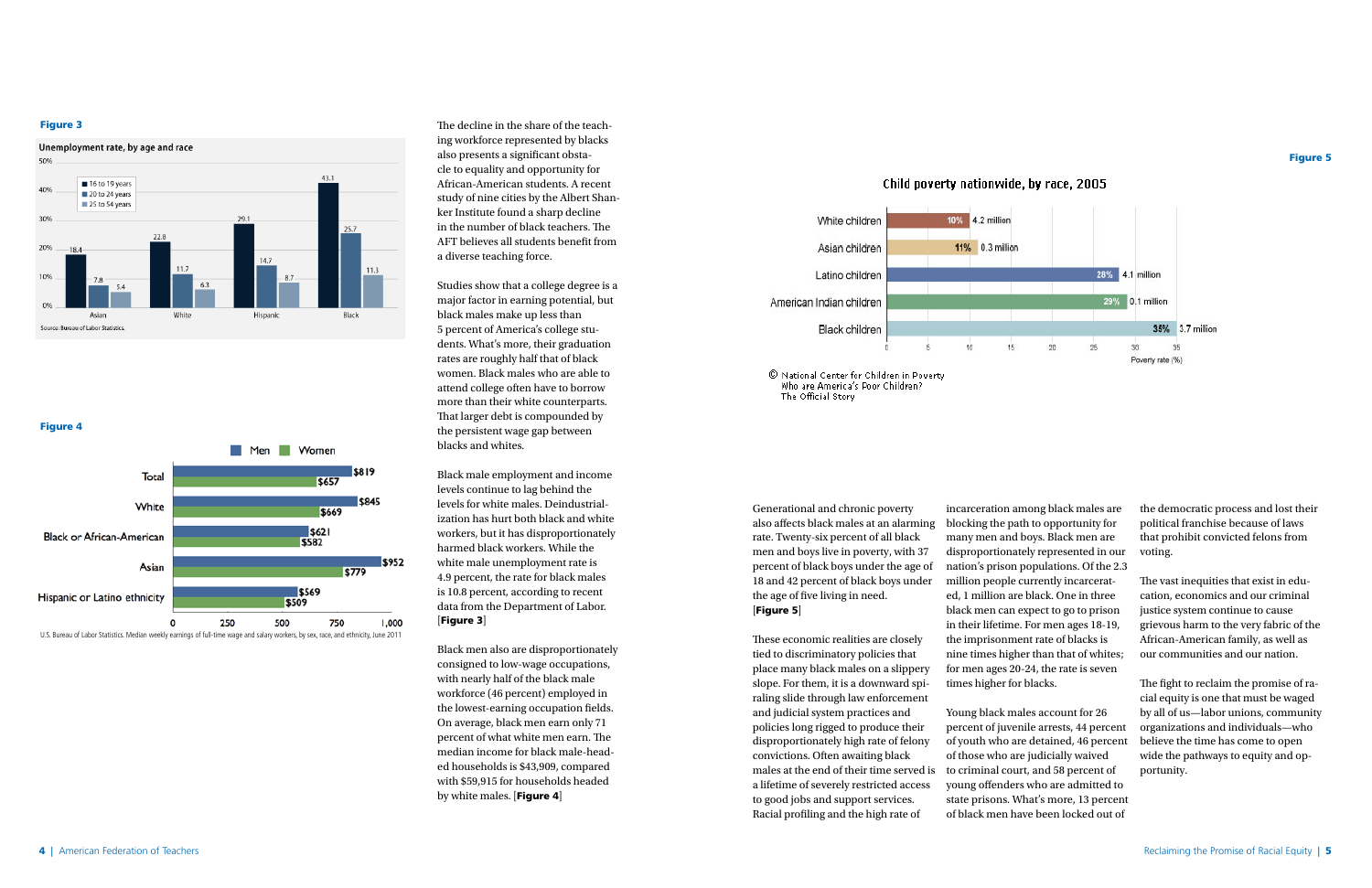# Our aspiration for equity in education:

Guarantee world-class public schools in every neighborhood so that young black male students have equal opportunity to achieve. Ensure our schools provide safe, welcoming and caring spaces for students and educators to guarantee effective teaching and learning.

# **Reduce suspension rates and break the school-to-prison pipeline for young black males.**

## **Actions:**

- Increase access to mentoring and counseling services for young black males—both inside and outside school, starting in preschool.
- Incorporate inclusive restorative justice into discipline policies.
- Zero-tolerance policies were an attempt to make schools safe and orderly, but that approach has not worked. We need policies that will help ensure that our schools truly do provide safe and welcoming spaces for students
- Push for professional development that helps educators become aware of their own personal biases, as well as training for school safety and security personnel.
- Build partnerships with parents and community to provide wraparound services for young black males.

# **Radically increase the percentage of college- and career-ready young black males.**

### **Actions:**

- Push for increased access to high-quality universal prekindergarten.
- Advocate for and help educate parents around special education identification issues.
- Provide more supports and information for parents of young black males around college entry requirements.
- Build support services to help reduce the attrition rates of young black males in colleges.

# **Develop culturally competent educators, students and education systems.**

*(Definition of cultural competence: The capacity to understand, respect and respond effectively to different students' cultures, communities and power dynamics across social groups; integrating personal awareness with a systematic change orientation.)*

### **Actions:**

- Advocate for better education around cultural competency at all levels of the education system.
- Ensure all curricula are culturally inclusive, accurate and relevant.
- Develop and implement programs to identify, recruit, develop and retain black male educators.
- Engage with the community to provide resources that meet the specific needs of young black males.

# Our aspiration for equity in economics:

Ensure black men have equal access to and opportunity for jobs with good wages, security and dignity.

**Increase access to educational opportunity—particularly early childhood education, career and technical education, and higher education.**

### **Actions:**

- Increase investments in community colleges.
- Develop model legislation aimed at improving access to high-quality education at every level (for example, through community schools).
- Advocate for robust career and technical education opportunities through public high schools, community colleges, apprenticeship programs, internships and mentoring.

# **Increase access to and preparation for higher-paying jobs.**

# **Actions:**

- Lead the fight for livable wages.
- Support existing efforts by advocates for ex-offenders to persuade employers to remove from their hiring applications the check box that asks if applicants have a criminal record.
- Encourage investment in infrastructure improvement projects as a way to increase good-paying jobs.

# **Address inequities in taxation and revenue-generating policies.**

## **Actions:**

- Advocate for changes in tax policies so that the wealthy pay their fair share.
- Redirect revenue spent on prisons to provide more resources for local, state and federal budgets.

# Our aspiration for equity in criminal justice:

Ensure fair and equal treatment of black men and boys, and end institutionalized racism in the criminal justice system.

# **Advocate for fair policing through greater transparency and accountability, which will lead to safer com-**

**munities.**

# **Actions:**

**•** Support community policing as a way to rebuild relationships between law enforcement and the communi-

**•** End programs that put military weapons in the hands of local police, and encourage police forces to discontinue using this equipment.

- ties they serve.
- 
- ties where they work.

**•** Advocate for cultural competency training for police to encourage a better understanding between police and the members of the communi-

# **Work to combat factors that lead to the mass incarceration of young black males.**

# **Actions:**

**•** Work with organizations to educate the public around the harmful toxic and traumatic effects of incarceration on families, communities and

**•** Advocate for alternative sentencing and options to incarceration, like treatment and support—especially

- the nation.
- for minors.
- crimes.
- 
- prisons.

**•** End mandatory minimum prison sentences for nonviolent drug

**•** Push for decriminalization of nonviolent drug offenses.

**•** Eliminate private and for-profit

- Encourage policies aimed at reforming monetary bail requirements that lead to the unjust imprisonment of underprivileged offenders who can't afford payment.
- Remove criminal records (particularly for nonviolent drug offenses) as disqualifying factors for educational funding and employment opportunities.
- Push for full funding for social services—like mental health and addiction treatment—as a way to stem the mass incarceration of young black men.

# Racial Equity Task Force Recommendations

The following recommendations provide a starting point for our union's work around racial equity. They offer a context for the development of national and state legislation, AFT policy and local school board policy that support our aspirations for racial equity.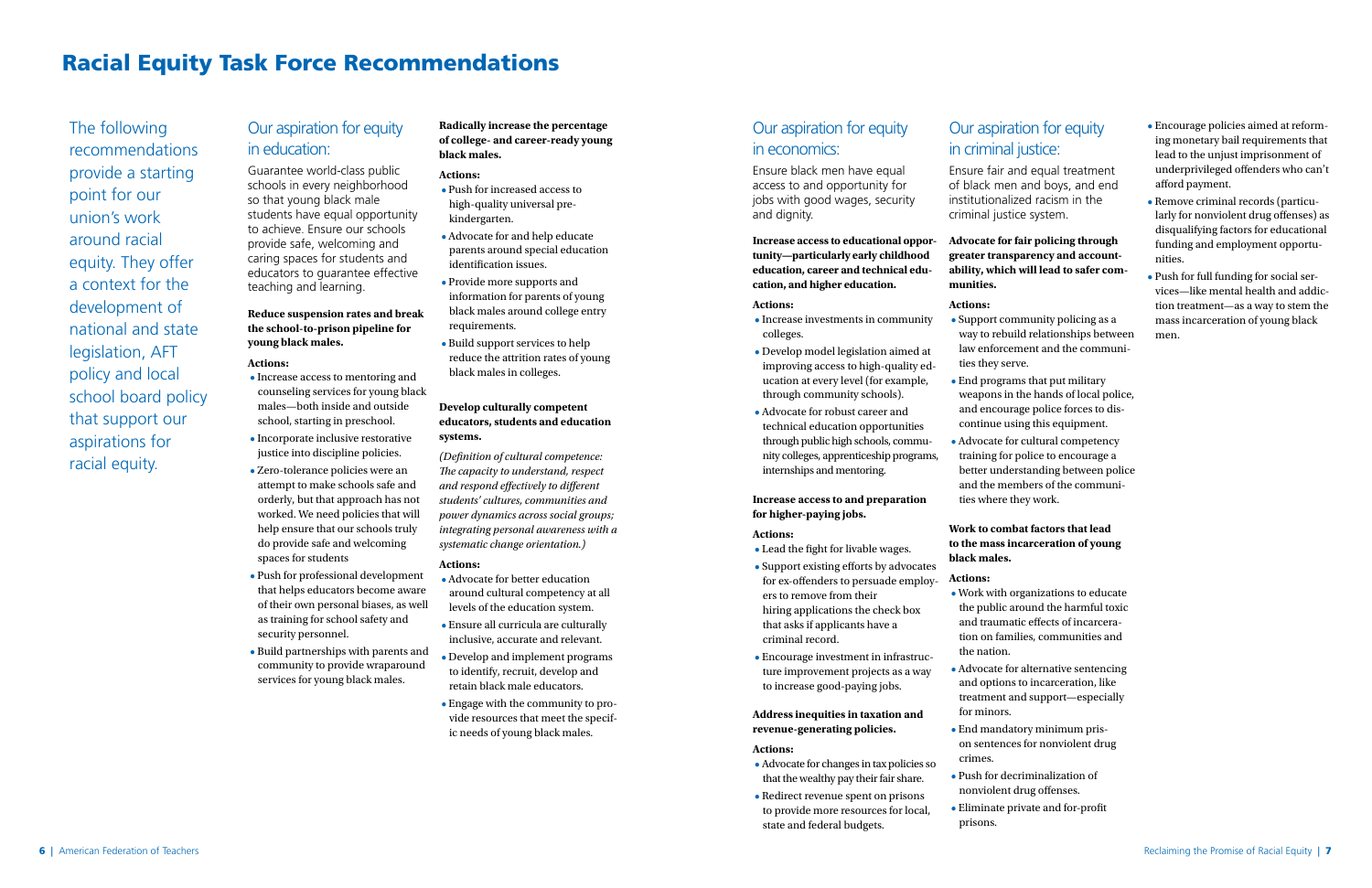The AFT's work in the area of racial equity represents a momentous renewal of our commitment to the values that have inspired and sustained our union for nearly 100 years. It builds on the fights we have waged for fairness in public education, including our support of the original Elementary and Secondary Education Act of 1965. This important education legislation, which was a centerpiece

of President Lyndon B. Johnson's War on Poverty, was crafted to address poverty and educational inequities. The AFT has developed a number of policies and programs over the years that have focused on improving outcomes for students of color. And while this work is not new to our union, we recognize that the work is not finished.

union and members of every race and ethnicity, particularly white members. Nearly 60 years ago, a number of progressive white and black AFT leaders stood together and took bold action by expelling local affiliates that refused to integrate after the landmark *Brown v. Board of Education* decision. Today, we implore everyone in our union—white and people of color—to stand with us in the fight forward.

With this report, the members of the Racial Equity Task Force are issuing an urgent call to action. We believe our union can and must take a lead in fulfilling the shared moral obligation to fight for a just society. As Gandhi said more than a century ago, we must be the change we wish to see in the world. The task force urges our national union and affiliates to hold tough, honest racial equity conversations and workshops to expand awareness, deepen understanding and build a widely shared commitment to act. Conferences and conventions, regional meetings and other gatherings of our union provide racial equity educational opportunities that can uncover ways to operationalize the policy recommendations outlined in this report and combat racism at the cultural, institutional and individual levels that it is expressed. [Figure 6]

# **Three Expressions of Racism** Figure 6

# Reclaiming the Promise of Racial Equity

# A Commitment to Fairness

Over the years, the AFT has led the fight for fairness in education for students of color by working to:

- Break the school-to-prison pipeline by addressing disparities in how school discipline codes are enforced. Through a grant program, we are working with local affiliates to make changes at the school and district level to school discipline codes of conduct and to improve school climates.
- Incorporate restorative justice practices into school discipline codes through our efforts with a working group that includes educators, administrators and community advocates, who have completed a restorative practices guide for educators.
- Combat the culture of low expectations by fighting for academic standards that define what all students should know and be able to do. We also have fought for curricula and pathways to engage the whole child through art, music, and social and emotional learning, and have advocated for academic interventions for students who are struggling as an alternative to retention and social promotion practices.
- Keep neighborhood schools intact and make them the focal point and heart of their communities, particularly in high-poverty neighborhoods. Through partnerships with labor, management and the community, schools can become places that provide valuable services that help lift students and their families.
- Ensure robust teaching environments by fighting the culture where testing replaces quality instruction.
- Maintain public funding for public schools, especially those that serve the students in greatest need, by fighting for equitable funding.
- Support struggling students by advocating for smaller class sizes and quality early childhood education programs with properly trained staff. We've pushed for Kindergarten-Plus programs to provide additional instruction time for kindergartners and schoolwide initiatives to target at-risk students.
- Ensure there is a qualified teacher in every classroom by supporting the National Board for Professional Teaching Standards and contract language and legislation opposing out-of-field placements for teachers.
- Keep schools safe by ensuring that discipline codes are published and known, as well as by providing professional development for teachers on classroom management.



As we forge a path for the future, our fight for racial equity offers a unique opportunity to engage with our members and community partners in new ways. The starting point, however, is reflection and internal examination—as a union at every level and as individuals. We must ensure that our union—at the national, state and local levels—is working to create opportunities for black males in leadership and employment in workplaces throughout our society, including in our union.

Our fight for racial justice remains the unfinished business of our union and the country. While our commitment to end racial discrimination and bias, poverty, lack of affordable housing and an appalling lack of opportunity for African-American men is informed by our past, we feel, in the immortal words of Martin Luther King Jr., "the fierce urgency of now." We have a moral obligation to act and to begin having the tough conversations inside our union about how we will work together to confront the racial and economic barriers that are preventing millions of our citizens from enjoying a full and free life. In the end, we must be the change—and we must do everything we can to accelerate it.

The success of our efforts depends on our willingness to take the time to educate and engage our members—at the national, state and local levels—on the systemic and individual barriers to racial equity, including our own personal biases, privilege and microaggressions. Our success also hinges on the broad engagement of every segment in our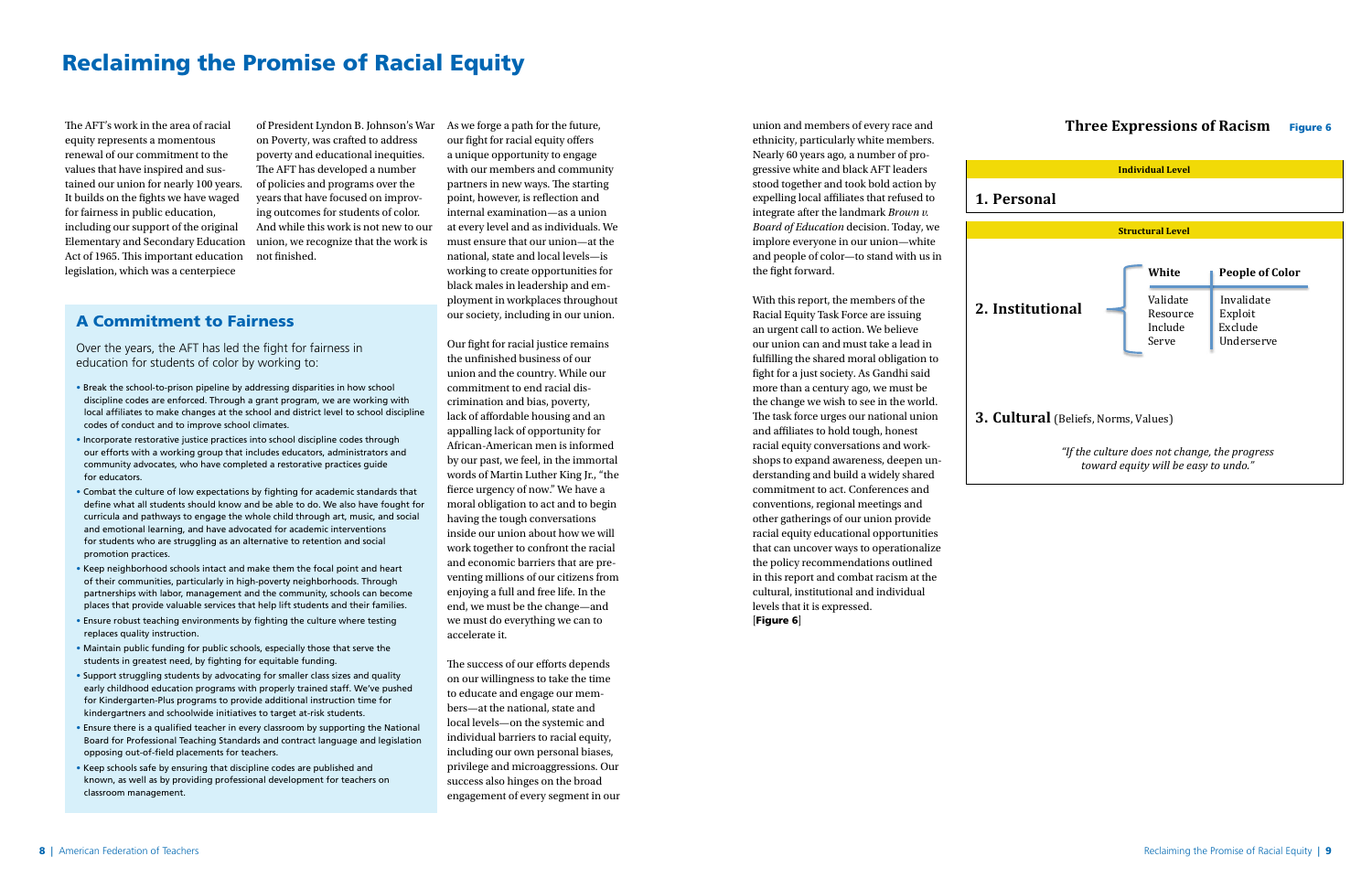Therefore, as we move closer to our 100th anniversary as a union and our convention in July 2016, the time has come for the AFT to take on this issue in a bold, decisive way that results in real change in our nation, our communities and our schools. We ask the AFT executive council to approve this report and the recommendations as a first step in our fight forward. We believe the following recommendations provide a framework for the development of policy in national and state legislation, at the local school board level and inside the AFT:

- **Fund programs that provide alternatives to out-ofschool suspensions that offer meaningful educational opportunities for black male students.**
- **Change school discipline policies to include restorative justice and fairer enforcement.**
- **Develop and implement programs to intentionally help identify, recruit, develop and retain black male educators and staff.**
- **Provide professional development and cultural competency training that helps teachers and other school staff understand their own personal biases.**
- **Create review processes in schools to ensure that black male students are treated fairly.**
- **Develop funding, mentoring and counseling to create greater opportunity for black males to attend college.**
- **Establish partnerships with trade unions to develop apprenticeship programs that provide job training and placement in trade careers that open the door to economic opportunity and independence for black men.**
- **Continue and expand our work with the Conferences of Chief Justices to help establish engagement strategies to bridge the gap between minority and low-income communities and court leadership through collaborative efforts that will increase public trust and confidence in the states' courts.**

"The term 'microaggression' was used by Columbia professor Derald Sue to refer to 'brief and commonplace daily verbal, behavioral, or environmental indignities, whether intentional or unintentional, that communicate hostile, derogatory, or negative racial slights and insults toward people of color.' Sue borrowed the term from psychiatrist Dr. Chester Pierce, who coined the term in the '70s."

—HEBEN NIGATU, BuzzFeed

# Our Fight Forward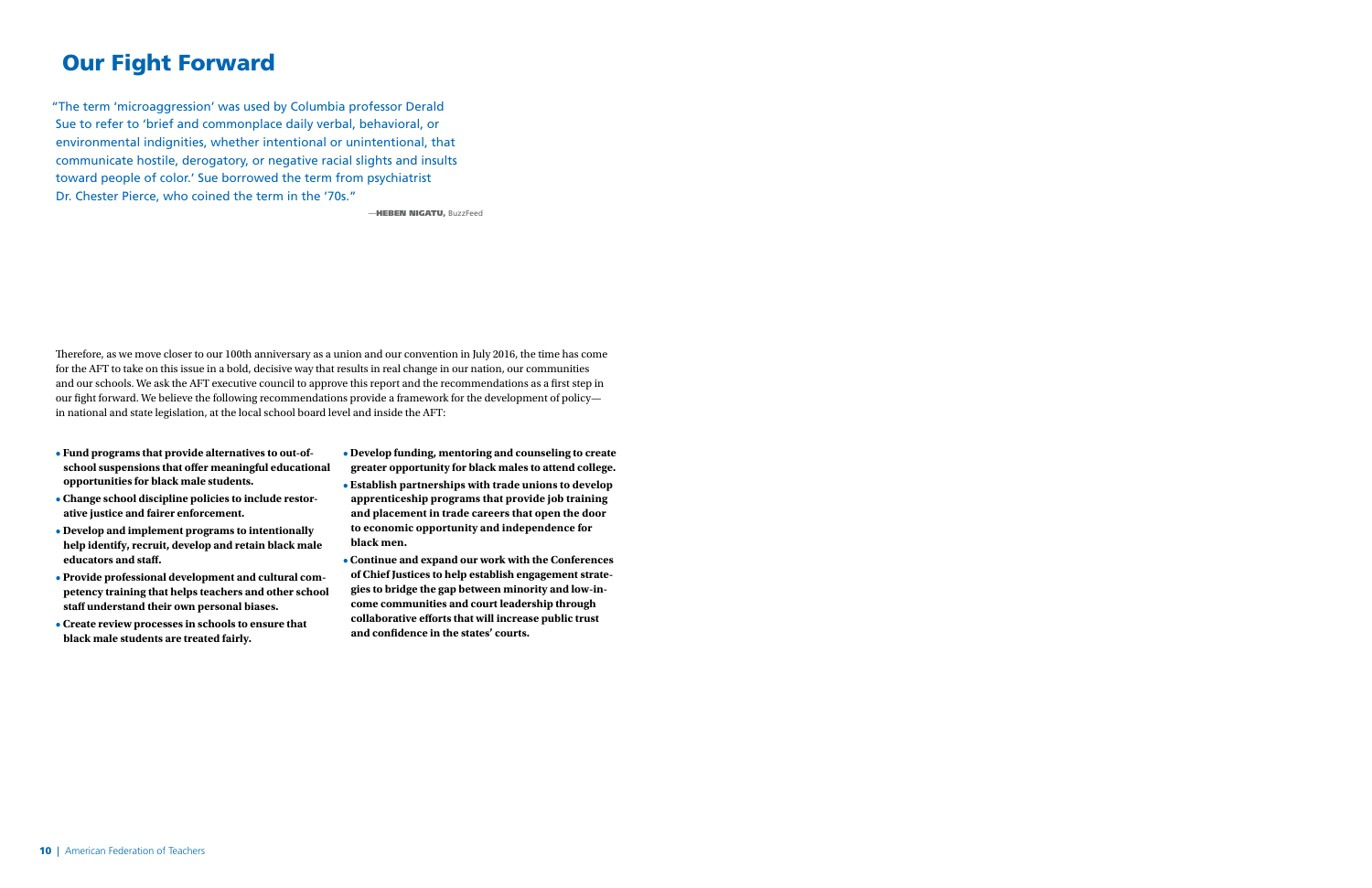# Appendix I AFT Racial Equity Task Force Members



Lorretta Johnson, AFT Secretary-Treasurer task force chair



J. Phillippe Abraham united university professions



Shelvy Abrams, AFT Vice President united federation of teachers



Mary Armstrong, AFT Vice President aft st. louis, local 420



Barbara Bowen, AFT Vice President professional staff congress cuny



Kathy Chavez, AFT Vice President aft new mexico

Catalina Fortino, AFT Vice President **NYSUT** 



Paul Clement united college employees of the fit



Mari Cordes aft vermont



Jimmy Crockett milwaukee technical college fed



Ethel Davenport veterans administration staff nurses council



Shellye Davis hartford federation of paraprofessionals



Vernelle De Lagarde st. thomas-st. john federation of teachers



Adhim DeVeaux united federation of teachers

Marietta English, AFT Vice President baltimore teachers union /

aft maryland





Shawn Fields the university of illinois at urbana-champaign geo,ift/aft local 6300





Jeffery Freitas california federation of teachers



David Gray, AFT Vice President ok city federation of classified employees



Jeff Grider portland comm coll fed of classified employees



florida education association



Anthony Harmon united federation of teachers



Keith Johnson, AFT Vice President detroit federation of teachers



Jerry Jordan, AFT Vice President philadelphia federation of teachers



Nivedita Majumdar professional staff congress cuny



Wende Marshall united academics of philadelphia



Ruby Newbold, AFT Vice President detroit association of office employees



Lisa Ochs aft kansas



Candice Owley, AFT Vice President wisconsin federation of nurses and

health professionals

Debra Perry aft maryland healthcare





Darlene Post united federation of teachers



Shelley Potter san antonio alliance of teachers



Stephen Rooney, AFT Vice President national federation of nurses

Antoinette Ryan-Johnson city union of baltimore



Connie Smith wisconsin federation of nurses and health professionals





Andrew Spar volusia teachers organization



Johnae Strong chicago teachers union



Paul Washington professional staff congress cuny



Carl Williams lawndale federation of classified employees

Cynthia Wynn wisconsin state public defender association



Kate Zaman ta's association uw-madison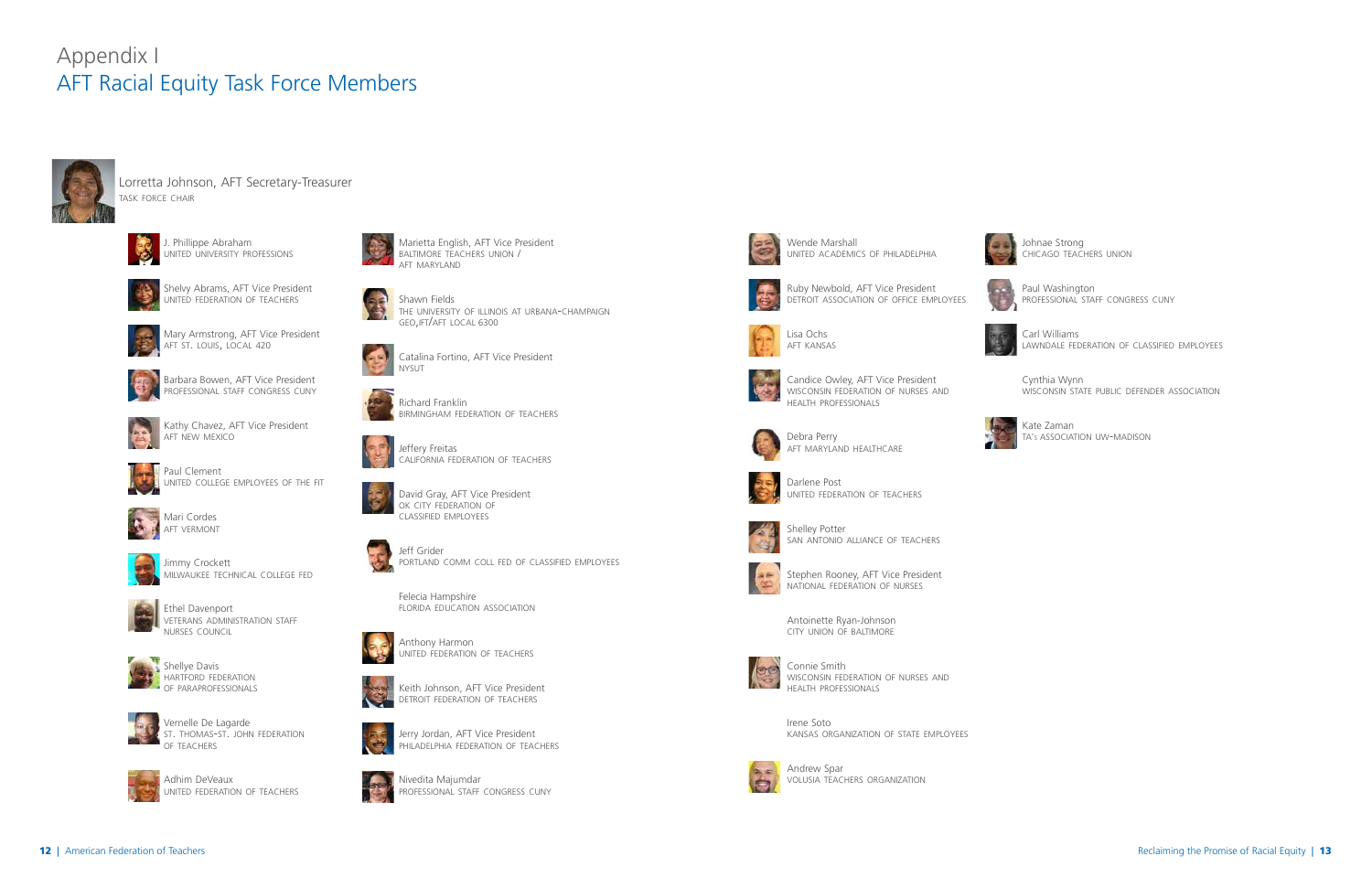

# Educational Justice

"Creating Healthy Living and Learning Districts." http://bit.ly/HealthyDistricts

"Black Lives Matter: The Schott 50 State Report on Public Education and Black Males," 2015-Revised

# http://bit.ly/Solutions\_Initiative

"Invisible Men." Black Lives Matter, Shott Report. http://bit.ly/Invisible\_Men

State by State Graduation Rates http://bit.ly/Graduation\_Data

"After the Uprising: Uplifting Baltimore's Youth." http://bit.ly/Uplifting\_Youth

"Analysis Finds Higher Expulsion Rates for Black Students." New York Times. Aug. 24, 2015. Motoko Rich.

Black Male Donor Collaborative http://bit.ly/Donor\_Collaborative

"Community Centered School Reform." Warren Simmons, Annenberg Institute.

### http://bit.ly/Smart\_EdSys

Early Childhood Education Assembly (ECEA) of National Council of Teachers of English Statement about the Role of Early Childhood Education and Racism

http://bit.ly/ECE\_Racism

"Helping Children Thrive: Child Health Survey Report." American Federation of Teachers.

UCLA Civil Rights Project Mission Statement http://bit.ly/CivilRights\_Mission

Partners for Each and Every Child www.foreachandeverychild.org

"Teaching about Ferguson: Race and Racism in the United States."

### http://bit.ly/Teaching\_Ferguson

"Why Schools Need More Teachers of Color for White Students."

## http://bit.ly/TeachersOfColor

"Dear White Teacher." Chrysanthius Lathan. Rethinking Our Schools, Volume 29, Issue 1, Fall 2014 http://bit.ly/White\_Teacher

"Editorial: Restorative Justice, What It Is and What It Is Not." Rethinking Schools, Volume 29, Issue 1, Fall 2014.

http://bit.ly/Restorative\_Justice

"Are We Closing the School Discipline Gap?" The Civil Rights Project, UCLA, February 23, 2015. http://bit.ly/DisciplineGap

"Black Lives Matter: Building the school-to-justice pipeline." Rethinking Schools, Volume 29, Issue 3, Spring 2015.

# http://bit.ly/Justice\_Pipeline

"Whose Problem is Poverty?" by Richard Rothstein, ASCD, April 2008. http://bit.ly/Poverty\_Learning

# Economic Justice "Architecture of Segregation: Civil Unrest, the Concentration of Poverty and Public Policy."

Century Foundation report

# http://apps.tcf.org/architectureof-segregation

"Campaign for Black Male Achievement: Black Male Achievement Dashboard"

# http://bit.ly/BMA\_Dashboard

"How Some Baltimore Neighborhoods Reflect Segregation's Legacy." NPR interview with Richard Rothstein from Economic Policy Institute, May 6, 2015.

# http://bit.ly/Segregration\_Legacy

"The Link Between Police Tactics and Economic Conditions Cannot Be Ignored." The Guardian, June 8, 2015.

### http://bit.ly/Police\_Tactics

"How Some Baltimore Neighborhoods Reflect Segregation's Legacy." Transcript of NPR Interview with Richard Rothstein from Economic Policy Institute, May 6, 2015.

# http://bit.ly/Segregration\_Legacy

"From Ferguson to Baltimore: The Fruits of Government-Sponsored Segregation." Richard Rothstein. Working Economics Blog of the Economic Policy Institute, April 20, 2015. http://bit.ly/Ferguson2Baltimore

# Criminal Justice

Campaign Zero - Black Lives Matter activists demanding specific policy proposals www.joincampaignzero.org

Coalition of Graduate Employee Unions (CGEU) Resolution on Black Lives Matter

"Editorial: Restorative Justice: What It Is and What It is Not."

### http://bit.ly/Restorative\_Justice

"Five predominantly black Southern churches burn within a week..." June 29 - Linsey Bever http://bit.ly/Churches\_Arson

"How Newark Held Its Police Accountable" (video) http://bit.ly/Criminal\_Justice

"The Bail Trap," New York Times Magazine. 8/16/15

# http://bit.ly/Bail\_Trap

The New Jim Crow. Michelle Alexander http://newjimcrow.com/

"What's Wrong with America's Juvenile Prisons." Francis Guzman

## http://bit.ly/Juvenile\_Prisons

"Justice System is Failing Young Black Men." Lawrence Steinberg. CNN, March 11, 2014 http://cnn.it/1hhG3B4

# Appendix II Recommended Readings